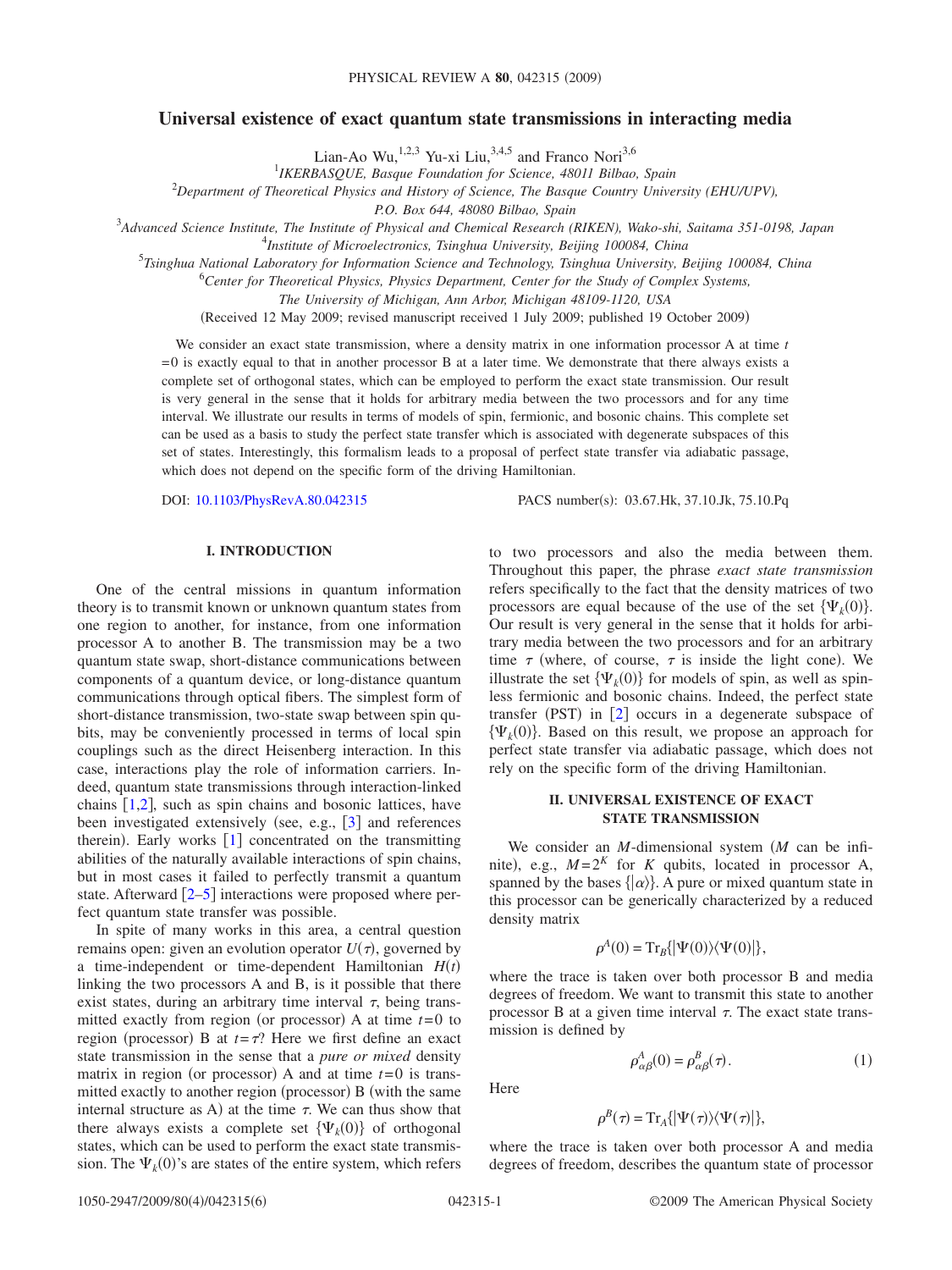B at the given time  $\tau$ . Assume that the entire system (composed of processors A, B, and also the media) is initially in the state  $\Psi(0)$ . We show below that there exists a complete orthogonal set  ${\Psi_k(0)}_r$ , which depends on  $\tau$ , such that an exact state transmission described by Eq.  $(1)$  $(1)$  $(1)$  occurs if the initial state is one of the states in this set.

<span id="page-1-0"></span>*Proof.* For the initial state  $\Psi(0)$ , the matrix elements of  $\rho^A(0)$  in processor A at time  $t=0$  are

$$
\rho_{\alpha\beta}^A(0) = \langle \alpha_A | \text{Tr}_B \{ | \Psi(0) \rangle \langle \Psi(0) | \} | \beta_A \rangle
$$
  
=  $\langle \alpha_A | \rho^A(0) | \beta_A \rangle$   
=  $\langle \Psi(0) | \beta_A \rangle \langle \alpha_A | \Psi(0) \rangle$ , (2)

where  $\alpha, \beta = 1, 2, ..., M$ , and  $\ket{\beta_{A(B)}}$  refers to a state  $\ket{\beta}$  in processor A (B). At a given time  $t = \tau$ , the matrix elements of  $\rho^{B}(\tau)$  in processor B are

<span id="page-1-1"></span>
$$
\rho_{\alpha\beta}^{B}(\tau) = \langle \Psi(0) | U^{\dagger}(\tau) | \beta_{B} \rangle \langle \alpha_{B} | U(\tau) | \Psi(0) \rangle
$$
  

$$
= \langle \Psi(0) | U^{\dagger}(\tau) \mathcal{P} | \beta_{A} \rangle \langle \alpha_{A} | \mathcal{P} U(\tau) | \Psi(0) \rangle
$$
  

$$
= \langle \Psi'(\tau) | \beta_{A} \rangle \langle \alpha_{A} | \Psi'(\tau) \rangle, \tag{3}
$$

where  $U(\tau)$  is the evolution operator of the entire system (two processors and the media). Here we also introduce the  $A \Leftrightarrow B$  exchange operator  $P$  satisfying

$$
\mathcal{P}|\beta_A\rangle\langle\alpha_A|\mathcal{P} = |\beta_B\rangle\langle\alpha_B|
$$

and  $\mathcal{P}^2$ =1. The exchange operator  $\mathcal P$  swaps all the states of two processors. It can be expressed explicitly by

$$
\mathcal{P} = \sum_{\alpha\beta} (|\beta_A\rangle\langle\alpha_A|) \otimes (|\alpha_B\rangle\langle\beta_B|)
$$
 (4)

and changes its form with different bases. The state  $\Psi'(\tau)$  $= G(\tau)\Psi(0)$ , where we introduce the operator  $G(\tau) = \mathcal{P}U(\tau)$ . This operator G behaves similar (but not equal) to an evolution operator and here will be called a quasievolution operator. It is significant to note that the operator  $G(\tau)$  is unitary and satisfies

$$
G^{\dagger}(\tau)G(\tau) = U^{\dagger}(\tau)\mathcal{P}PU(\tau) = 1.
$$
 (5)

As any unitary operator, the operator  $G(\tau)$  can be diagonalized and has a complete set of orthonormal eigenvectors  $\{\Psi_k(0)\}_\tau$  and exponential eigenvalues  $\{\exp(i\phi_k)\}_\tau$ . A vector  $\Psi_k(0)$  in the set obeys the eigenequation

$$
G(\tau)\Psi_k(0) = \exp(i\phi_k)\Psi_k(0). \tag{6}
$$

Comparing the expressions of  $\rho_{\alpha\beta}^{A}(0)$  in Eq. ([2](#page-1-0)) with  $\rho_{\alpha\beta}^{B}(\tau)$ in Eq. ([3](#page-1-1)), it is easy to conclude that if the initial state  $\Psi(0)$ is one of the  $\Psi_k(0)$ 's, the equality  $\rho_{\alpha\beta}^A(0) = \rho_{\alpha\beta}^B(\tau)$  or Eq. ([1](#page-0-0)) holds. In other words, an exact state transmission occurs.  $\blacksquare$ 

The above statement or proposition could be very useful in investigating state transmissions. Generically, for an arbitrary Hamiltonian and at an arbitrary time  $\tau$ , we can numerically diagonalize  $G(\tau)$  to obtain its eigenstates and eigenvalues especially for small systems. In fact, studies on shortdistance transmission in small systems are more significant for information exchange between the components of a quantum computing device. Below we will illustrate several eigenproblems of the operator  $G(\tau)$  using analytical models.

However, we emphasize that the proposition is universal and only results from the fact that a unitary operator possesses a complete set of orthogonal eigenvectors.

#### **III. FULLY CONTROLLABLE MODELS**

We first consider a one-dimensional lattice (a chain) with *N* local units (particles); each has the same (could be infinite) dimensional eigenspace spanned by the basis  $\{ |s\rangle \}$ , e.g., *s*  $= 0, 1$  for a spin chain. Assume that we are able to control the interactions between nearest-neighbor sites  $(j-1)$  and *j*. We then turn on/off the permutation operators  $E_{j,j-1}$  in chronological order such that

where

$$
\nabla \mathcal{L} \times \mathcal{L} \times \mathcal{L} \times \mathcal{L} \times \mathcal{L} \times \mathcal{L} \times \mathcal{L} \times \mathcal{L} \times \mathcal{L} \times \mathcal{L} \times \mathcal{L} \times \mathcal{L} \times \mathcal{L} \times \mathcal{L} \times \mathcal{L} \times \mathcal{L} \times \mathcal{L} \times \mathcal{L} \times \mathcal{L} \times \mathcal{L} \times \mathcal{L} \times \mathcal{L} \times \mathcal{L} \times \mathcal{L} \times \mathcal{L} \times \mathcal{L} \times \mathcal{L} \times \mathcal{L} \times \mathcal{L} \times \mathcal{L} \times \mathcal{L} \times \mathcal{L} \times \mathcal{L} \times \mathcal{L} \times \mathcal{L} \times \mathcal{L} \times \mathcal{L} \times \mathcal{L} \times \mathcal{L} \times \mathcal{L} \times \mathcal{L} \times \mathcal{L} \times \mathcal{L} \times \mathcal{L} \times \mathcal{L} \times \mathcal{L} \times \mathcal{L} \times \mathcal{L} \times \mathcal{L} \times \mathcal{L} \times \mathcal{L} \times \mathcal{L} \times \mathcal{L} \times \mathcal{L} \times \mathcal{L} \times \mathcal{L} \times \mathcal{L} \times \mathcal{L} \times \mathcal{L} \times \mathcal{L} \times \mathcal{L} \times \mathcal{L} \times \mathcal{L} \times \mathcal{L} \times \mathcal{L} \times \mathcal{L} \times \mathcal{L} \times \mathcal{L} \times \mathcal{L} \times \mathcal{L} \times \mathcal{L} \times \mathcal{L} \times \mathcal{L} \times \mathcal{L} \times \mathcal{L} \times \mathcal{L} \times \mathcal{L} \times \mathcal{L} \times \mathcal{L} \times \mathcal{L} \times \mathcal{L} \times \mathcal{L} \times \mathcal{L} \times \mathcal{L} \times \mathcal{L} \times \mathcal{L} \times \mathcal{L} \times \mathcal{L} \times \mathcal{L} \times \mathcal{L} \times \mathcal{L} \times \mathcal{L} \times \mathcal{L} \times \mathcal{L} \times \mathcal{
$$

 $U_f(\tau) = E_{N,N-1}, \dots, E_{32}E_{21},$  (7)

$$
E_{jj-1} = \sum_{s,r} (|s_j\rangle\langle r_j|) \otimes (|r_{j-1}\rangle\langle s_{j-1}|), \tag{8}
$$

which, e.g., in a spin chain, can be represented by the *XY* or Heisenberg interactions [[6](#page-4-4)]. An arbitrary state  $|\phi\rangle_1|R\rangle$ , at the first site as processor A, is an eigenstate of  $G_f(\tau)$ , where  $|R\rangle$ is an arbitrary *symmetric* state for the rest of the chain  $(j=2,\ldots,N)$ .

Let us now consider the simple, but general, problem of a system with symmetry. If  $[U(\tau), \mathcal{P}] = 0$ , e.g., in a timeindependent system Hamiltonian with  $U(\tau) = e^{-iH\tau}$  leading to  $[H, \mathcal{P}] = 0$ , the eigenproblem of  $G(\tau)$  becomes that of  $U(\tau)$ and  $\mathcal{P}$ . Specially, the common eigenstates of the timeindependent Hamiltonian *H* and  $P$  may be those of  $G(\tau)$  as well.

### **IV. ADIABATIC EIGENSTATES**

The adiabatic approximation is usually applied to describe systems under slowly varying time-dependent Hamiltonians. The adiabatic quantum state transfer for spin chains was studied in  $[7,8]$  $[7,8]$  $[7,8]$  $[7,8]$ . We now consider a time-dependent Hubbard-type Hamiltonian [[9](#page-4-7)],

$$
H(t) = -J(\Delta)T_h + \omega(\Delta)h_s + H_U,
$$
\n(9)

<span id="page-1-2"></span>where

$$
T_h = \sum (a_j^{\dagger} a_{j+1} + a_{j+1}^{\dagger} a_j)
$$
 (10)

is the hopping term.  $n_j = a_j^{\dagger} a_j$  is the number operator at site *j*. The creation operator  $a_j^{\dagger}$  satisfies the standard commutation relations for bosons  $a_j = b_j$  and anticommutation relations for spinless fermions  $a_j = c_j$ . This model is equivalent to a general *XY* model in spin chains through the Jordan-Wigner transformation [[6](#page-4-4)]. The parameter  $\Delta = \frac{7}{2} - t$ ; and  $H_U$  $=U\Sigma_j n_j(n_j-1)$  is the on-site repulsion  $(H_U \equiv 0$  for fermions). The single-particle energy  $h_s = \sum_j \epsilon_j n_j$  is designed such that  $\epsilon_j \leq \epsilon_{j+1}$  for all *j*'s and  $\omega(\frac{\tau}{2}) > 0$ . We also require that  $J(\Delta)$ [ $\omega(\Delta)$ ] is an even [odd] function of  $\Delta$  and  $J(\pm \tau/2)$ =0 when  $t = 0(+\tau/2)$  and  $\tau(-\tau/2)$ . Also,

$$
H(0) = \omega \left(\frac{\tau}{2}\right) h_s + H_U
$$

and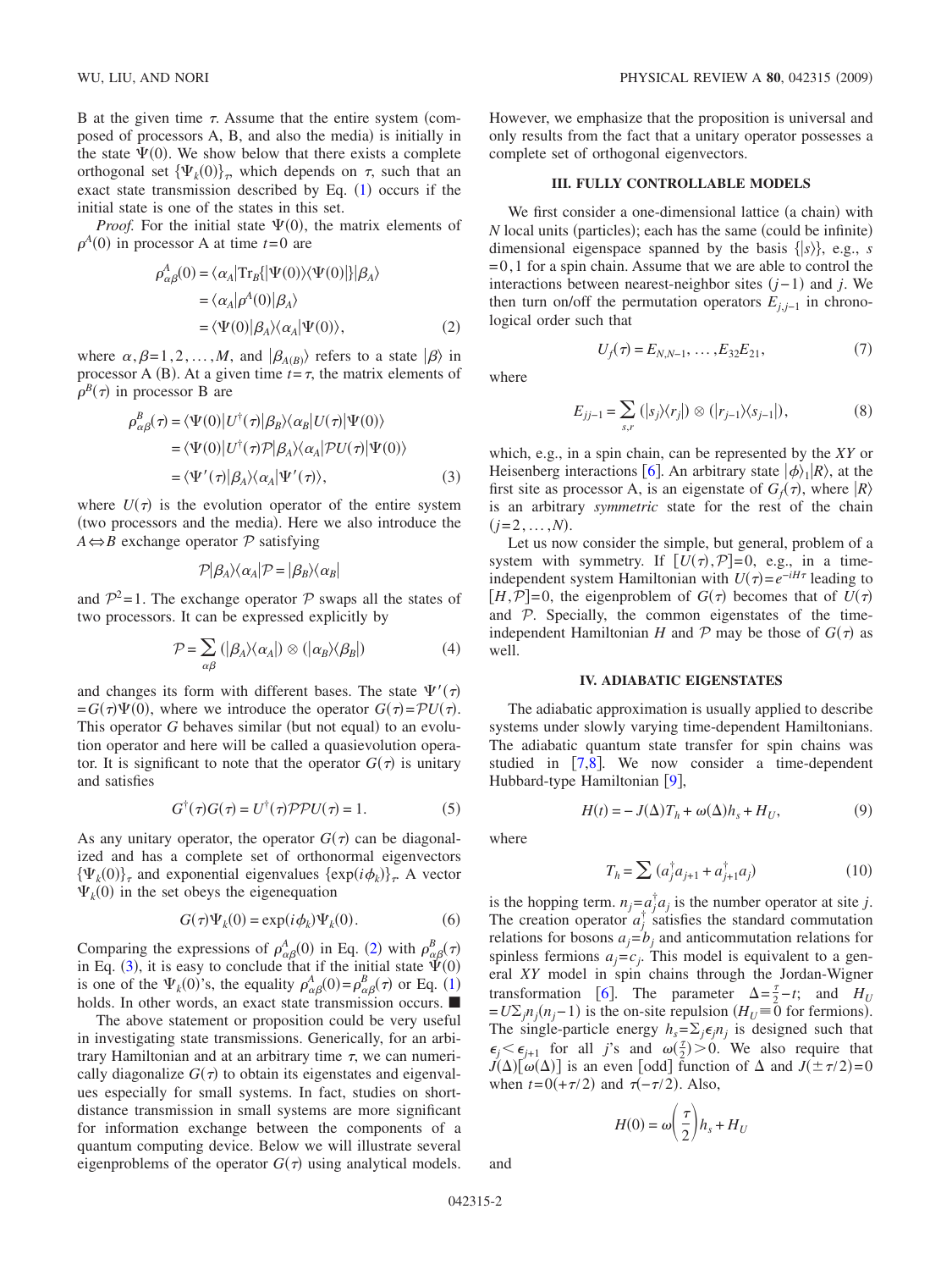$$
H(\tau) = -\omega \bigg(\frac{\tau}{2}\bigg) h_s + H_U.
$$

In this case processor  $A(B)$  is at the first (last) site. An initial state  $a_1^{\dagger} | \mathbf{0} \rangle$  is the lowest eigenstate of  $H(0)$  when the total particle number is 1, where  $|0\rangle$  is the bosonic or fermionic vacuum state. If we control the evolution of  $H(t)$  adiabatically from time 0 to  $\tau$ , the final state will be  $e^{-i\phi(\tau)} a_N^{\dagger} | \mathbf{0} \rangle$ , where  $\phi(\tau)$  is the sum of the dynamic phase angle and geometric phase angle. The state  $a_1^{\dagger} | \mathbf{0} \rangle$  satisfies

$$
G_{\text{ad}}(\tau)a_1^{\dagger}|\mathbf{0}\rangle = e^{-i\phi(\tau)}a_1^{\dagger}|\mathbf{0}\rangle,\tag{11}
$$

which is an eigenstate of the quasievolution operator  $G_{ad}(\tau)$ . Another trivial eigenstate of  $G_{\text{ad}}(\tau)$  is the vacuum state  $|0\rangle$ . For spin or spinless fermionic chains and total particle number larger than 1, the *n*-particle product states of  $c_1^{\dagger}c_2^{\dagger} \dots c_n^{\dagger}|\mathbf{0}\rangle$ are also eigenstates of  $G_{\text{ad}}(\tau)$ . However, if the total boson number is larger than 1, there are two situations due to the relative strength of  $\omega(\frac{\tau}{2})$  and *U*. In the limit when  $H_U=0$ , the eigenstates of  $G_{ad}(\tau)$  will be condensed to  $c_1^{\dagger n}|\mathbf{0}\rangle$ . When the on-site repulsion is strong, the eigenstates have the same form as those of fermionic chains if the total boson number is not large.

It is important to note that the hopping term  $T<sub>h</sub>$  does not affect the above formalism, as long as it drives the system within the adiabatic regime. In other words, this adiabatic protocol is insensitive to the driving Hamiltonian, which makes it a promising candidate in state transmission. This approach is applicable to higher dimensional systems.

### **V. LINEAR MODEL**

<span id="page-2-0"></span>We now consider a linear Hamiltonian with the same notations for operators as in Eq.  $(9)$  $(9)$  $(9)$ ,

$$
H = \sum_{j} J_{j} (e^{i\vartheta} a_{j}^{\dagger} a_{j+1} + e^{-i\vartheta} a_{j+1}^{\dagger} a_{j}) + \sum_{j} \epsilon_{j} n_{j}, \qquad (12)
$$

where  $\vartheta$  is a phase angle. It may be a linearly coupled bosonic Hamiltonian which is equivalent to that of the onchip coupled cavities (e.g., in Refs.  $[10-12]$  $[10-12]$  $[10-12]$ ) or a generalized Bose-Hubbard model without on-site repulsion  $[9]$  $[9]$  $[9]$ . The desired parameters  $\epsilon_i$  and  $J_i$  can be realized by experimental methods such as tunable transmission line resonators, superconducting quantum interference device couplers  $[13]$  $[13]$  $[13]$ , and external magnetic traps  $[9]$  $[9]$  $[9]$ . The Hamiltonian may also represent a general *XY* model of a spin chain.

A recent work  $[14]$  $[14]$  $[14]$  discussed the mapping between a rank *l* irreducible spherical tensor bosonic operator  $A_{lm}^{\dagger}$  and the creation operator  $a_k^{\dagger}$  at site  $k=m+\frac{N+1}{2}$ . Those results can be used directly to the spinless fermionic and spin cases modeled by Eq.  $(12)$  $(12)$  $(12)$ . The three components of the angular momentum vector **L** may be expressed by creation and annihilation operators of fermions or bosons,

$$
L_x = \sum_j D_j (a_j^{\dagger} a_{j+1} + a_{j+1}^{\dagger} a_j),
$$
  

$$
L_y = i \sum_j D_j (a_j^{\dagger} a_{j+1} - a_{j+1}^{\dagger} a_j),
$$

$$
L_z = \sum_j \left( j - \frac{N+1}{2} \right) n_j,
$$

where

$$
D_j = \frac{\sqrt{j(N-j)}}{2}.
$$

If we select  $J_j$  and  $\epsilon_j$  in Hamiltonian ([12](#page-2-0)) such that  $J_j = JD_j$ [[2](#page-4-1)] and  $\epsilon_j = 0$  [the case  $\epsilon_j = \epsilon(j - \frac{N+1}{2})$  will be considered in the next section], the time-evolution operator of the Hamiltonian becomes

$$
U(\tau) = \exp(-iJ\tau L_x). \tag{13}
$$

<span id="page-2-1"></span>The evolution operator  $U(\tau)$  corresponds to a rotation operator  $R(\Omega)$ . The irreducible tensor operator  $A_{lm}^{\dagger}$  in the Heisenberg representation evolves as

$$
A_{lm}^{\dagger}(\tau) = \sum_{m'} (-)^{i(\pi/2)(m'-m)} d_{m'm}^{l}(-J\tau) A_{lm'}^{\dagger}(0), \qquad (14)
$$

where  $A_{lm}^{\dagger}$  (0) =  $A_{lm}^{\dagger}$ . When  $\tau = \pi / J$ , the expression is reduced to a simple form

$$
U^{\dagger}(t_0) a_i^{\dagger} U(t_0) = r a_{N-i+1}^{\dagger}, \qquad (15)
$$

where the factor

$$
r = \exp\biggl(i\pi\frac{N-1}{2}\biggr),\,
$$

and its interesting effect has been discussed in  $[14]$  $[14]$  $[14]$ . It is easy to show that, in this case, we can use

$$
\mathcal{P} = r^* \exp(i \pi L_x)
$$

as an exchange operator, which is equivalent to the exchange operator within the two processors and mirror exchanging the site indices. The quasievolution operator  $G(\tau)$  now becomes

$$
G_l(\tau) = r^* \exp[-i(J\tau - \pi)L_x].
$$
 (16)

An eigenstate  $\Psi_k(0)$  may be expressed by the product of the operators

$$
\widetilde{A}_{lm}^{\dagger} = \exp\left(-i\frac{\pi}{2}L_y\right)A_{lm}^{\dagger} \exp\left(i\frac{\pi}{2}L_y\right) \tag{17}
$$

acting on the vacuum state  $|0\rangle$ . At the time  $\tau = \pi / J$ , the operator  $G_l(\pi/J) = r^*$  is a constant. All product states of  $a_i^{\dagger}$  acting on the vacuum state are the eigenstates of  $G_l(\pi / J)$ .

# **VI. GENERALIZATION USING THE DRESSING TRANSFORMATION**

The time-independent dressing transformations *W* preserve the commutation relation  $[14]$  $[14]$  $[14]$  among the angular momentum components but introduce new effects. The whole family of Hamiltonians generated  $[15]$  $[15]$  $[15]$  by dressing transformations *W* can behave as the linear cases studied in the last section. We obtain the quasievolution operators and their eigenstates of two models via individual dressing transfor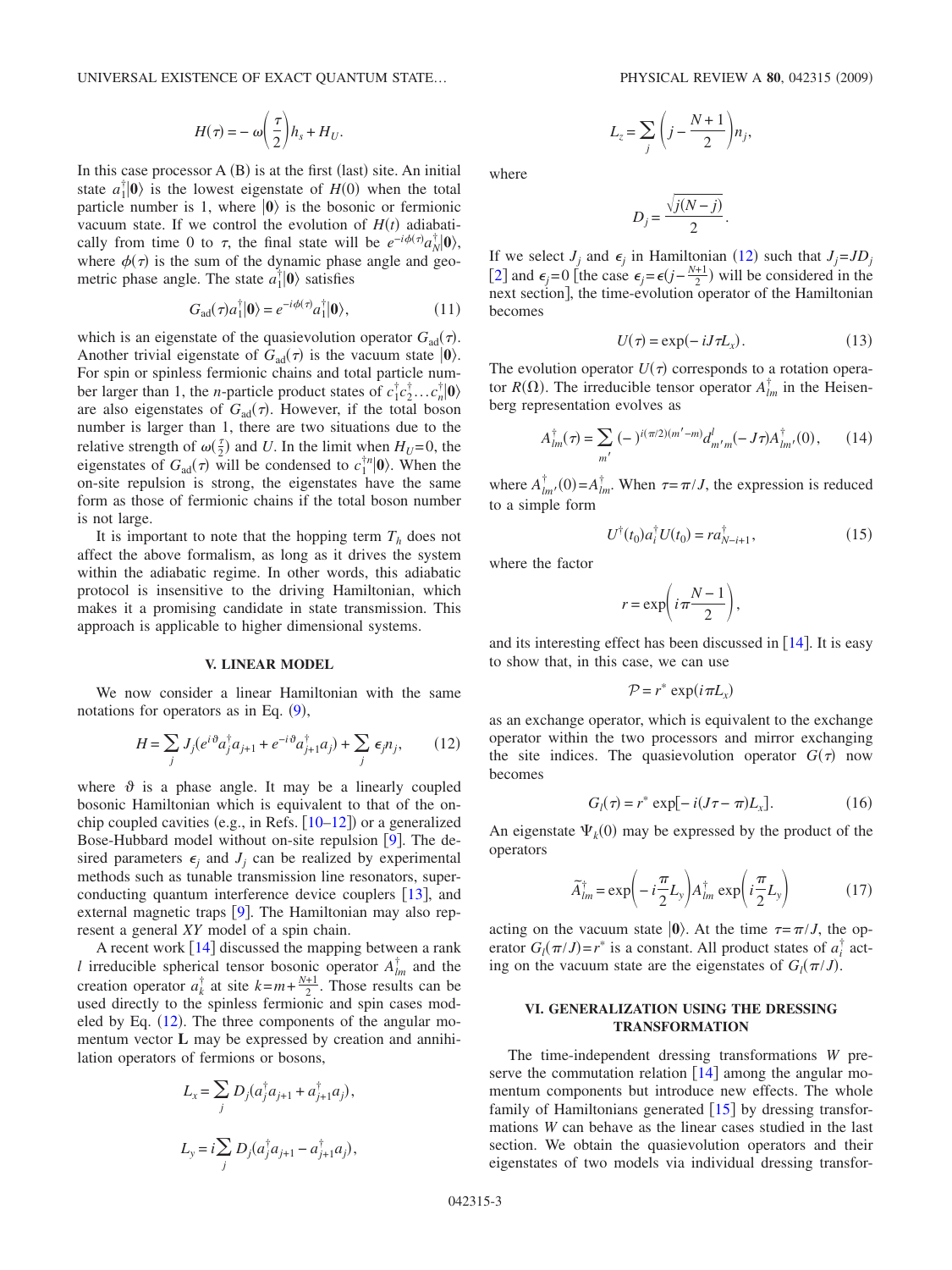mations. As an example, under the transformation

$$
W_j = \exp\bigg[-\vartheta\bigg(j - \frac{N+1}{2}\bigg)n_j\bigg],\tag{18}
$$

the Hamiltonian  $H_1 = J L_x$  in Ref. [[2](#page-4-1)] becomes

$$
H'_l = J(\cos \vartheta L_x + \sin \vartheta L_y). \tag{19}
$$

The eigenstates of  $H'_l$  and the set  $\{\Psi_k(0)\}$  can be expressed by a product of the tensor operators

$$
A_{lm}^{\dagger}(\vartheta) = \exp(i\vartheta L_z) A_{lm}^{\dagger} \exp(-i\vartheta L_z)
$$
 (20)

acting on the vacuum state. The quasievolution operator is

$$
G_r(\tau) = r^* \exp[-i(J\tau - \pi)(\cos \vartheta L_x + \sin \vartheta L_y)]. \quad (21)
$$

At the time  $\tau = \pi / J$ , the quasievolution operator  $G_r(\pi / J)$  $=r^*$  is a constant. Again, all product states of  $A_{lm}^{\dagger}(\vartheta)$  acting on the vacuum state are the eigenstates of  $G_r(\pi/J)$ .

Another example is the one-mode squeezing transformation

$$
W_j = \exp\left[\frac{\xi}{2}(b_j^2 - b_j^{\dagger 2})\right],
$$
 (22)

where the transformed Hamiltonian reads as

$$
H'_{l} = J(\cosh \xi L_{x} + \sinh \xi L'_{x}), \qquad (23)
$$

with

$$
L'_{x} = \sum_{j} D_{j} (b_{j}^{\dagger} b_{j+1}^{\dagger} + b_{j+1} b_{j}). \tag{24}
$$

In this case, the quasievolution operator is

$$
Gs(\tau) = r^* \exp[-i(J\tau - \pi)(\cosh \xi L_x + \sinh \xi L_x')].
$$
 (25)

At the time  $\tau = \pi / J$ , again  $G_s(\pi / J) = r^*$  is a constant.

#### **VII. PERFECT STATE TRANSFER**

Perfect state transfer was found  $\left[2-5\right]$  $\left[2-5\right]$  $\left[2-5\right]$  by designing specific strengths of the coupling constants in spin chains. Interesting studies of generic properties of perfect state transfer have been carried out in the last few years (see, e.g., [[16](#page-4-13)[–19](#page-5-0)]). Recently, it has also drawn experimentalist's attention  $\lceil 20 \rceil$  $\lceil 20 \rceil$  $\lceil 20 \rceil$ . Below we will look into PST in terms of the complete orthogonal set  $\{\Psi_k(0)\}.$ 

Although exact state transmissions exist universally, not all of them are significant for PST. For instance, the vacuum state  $|0\rangle$  is an eigenstate of  $G(\tau)$  in the above example, such that  $\rho_{\alpha\beta}^{A}(0) = \rho_{\alpha\beta}^{B}(\tau)$ , but there is no actual information transmitted in the process since the two processors share the same information on this state. A significant exact state transmission for the PST requires that at least some of the eigenstates of  $G(\tau)$  in the set  $\{\Psi_k(0)\}\$  are biased to occupy processors A and B. Ideally, if an eigenstate of  $G(\tau)$  is localized at processor A then that state can be perfectly transferred. Here, localization means that the targeted density matrix  $\rho^A(0)$  is a state that does not entangle other states outside processor A.

In quantum information theory, quantum state transfer often refers to transferring an unknown state. Since the set  $\{\Psi_k(0)\}\$ is a complete orthogonal set, a known or unknown initial state can be expanded as  $\Psi(0) = \sum_{k=1}^{M} C_k \Psi_k(0)$ , which is usually not an eigenstate of  $G(\tau)$  because

$$
G(\tau)\Psi(0) = \sum_{k=1}^{M} C_k e^{i\phi_k} \Psi_k(0).
$$
 (26)

At a specific time  $\tau^*$ ,  $\Psi(\tau^*)$  may again become an eigenstate of  $G(\tau^*)$  such that

$$
\Psi(\tau^*) = e^{i\phi(\tau^*)}\Psi(0). \tag{27}
$$

The condition to satisfy this equation is

$$
C_k \{ \exp(i\phi_k) - \exp[i\phi(\tau^*)] \} = 0. \tag{28}
$$

Therefore, for  $C_k \neq 0$ , one obtains the condition  $\phi(\tau^*) = \phi_k$  $+ 2\pi K_k$ , where  $K_k$  are arbitrary integers. This is a very restrictive condition if there are many coefficients  $C_k \neq 0$ , which may only happen for particular systems with symmetry. As examples, in the above linear system [when  $\tau^* = \pi / J$ , because  $G_l(\pi/J)$ ,  $G_s(\pi/J)$ , and  $G_r(\pi/J)$  are constants] any state in processor A is an eigenstate of  $G(\tau^*)$ . However, if there are few nonzero  $C_k$ 's, the perfect state transfer still happens even without symmetry. In the cases of two nonzero *Ck*'s, the perfect state transfer will *always* happen. This interesting result appears directly from the theoretical framework presented above.

The adiabatic process is an example. Assume that we are initially in a superposition state  $\Psi(0) = C_1 | \mathbf{0} \rangle + C_2 a_1^{\dagger} | \mathbf{0} \rangle$ , then

$$
G(\tau)\Psi(0) = C_1|\mathbf{0}\rangle + C_2 e^{-i\phi(\tau)} a_1^{\dagger}|\mathbf{0}\rangle
$$

is not an eigenstate of  $G(\tau)$  but becomes an eigenstate at a given time  $\tau^*$  when  $\phi(\tau^*) = 2\pi$ . Thus,  $\Psi(\tau^*)$  is an eigenstate of  $G(\tau^*)$ . The state evolves from time 0 to  $\tau^*$  such that

$$
C_1|0\rangle + C_2a_1^{\dagger}|0\rangle \rightarrow C_1|0\rangle + C_2a_N^{\dagger}|0\rangle.
$$

This is a perfect adiabatic state transfer. When the on-site repulsion is small, an arbitrary function  $f(b_1^{\dagger})$  can also be perfectly transferred. As a specific example, here we set  $T<sub>h</sub>$  $=L_x$ ,  $h_s = L_z$ , and  $H_U = 0$  in Eq. ([9](#page-1-2)), so that the Hamiltonian

$$
H(t) = G \exp[i\phi(\Delta)L_{y}]L_{z} \exp[-i\phi(\Delta)L_{y}], \qquad (29)
$$

where

$$
G = \sqrt{J(\Delta)^2 + \omega(\Delta)^2} \tag{30}
$$

and

$$
\phi(\Delta) = \arctan\left(\frac{J(\Delta)}{\omega(\Delta)}\right). \tag{31}
$$

If *G* is a constant, the ground state becomes  $\exp[i\phi(\Delta)L_y]a_1^{\dagger}|\mathbf{0}\rangle$ , with a time-independent eigenvalue  $-G(N-1)/2$ . Thus, one can easily obtain the adiabatic condition for the ground state

$$
\left| \frac{1}{2} \frac{d\phi}{dt} \sqrt{N-1} \right| \ll 1, \tag{32}
$$

which can be satisfied by controlling the ratio  $J(\Delta)/\omega(\Delta)$ .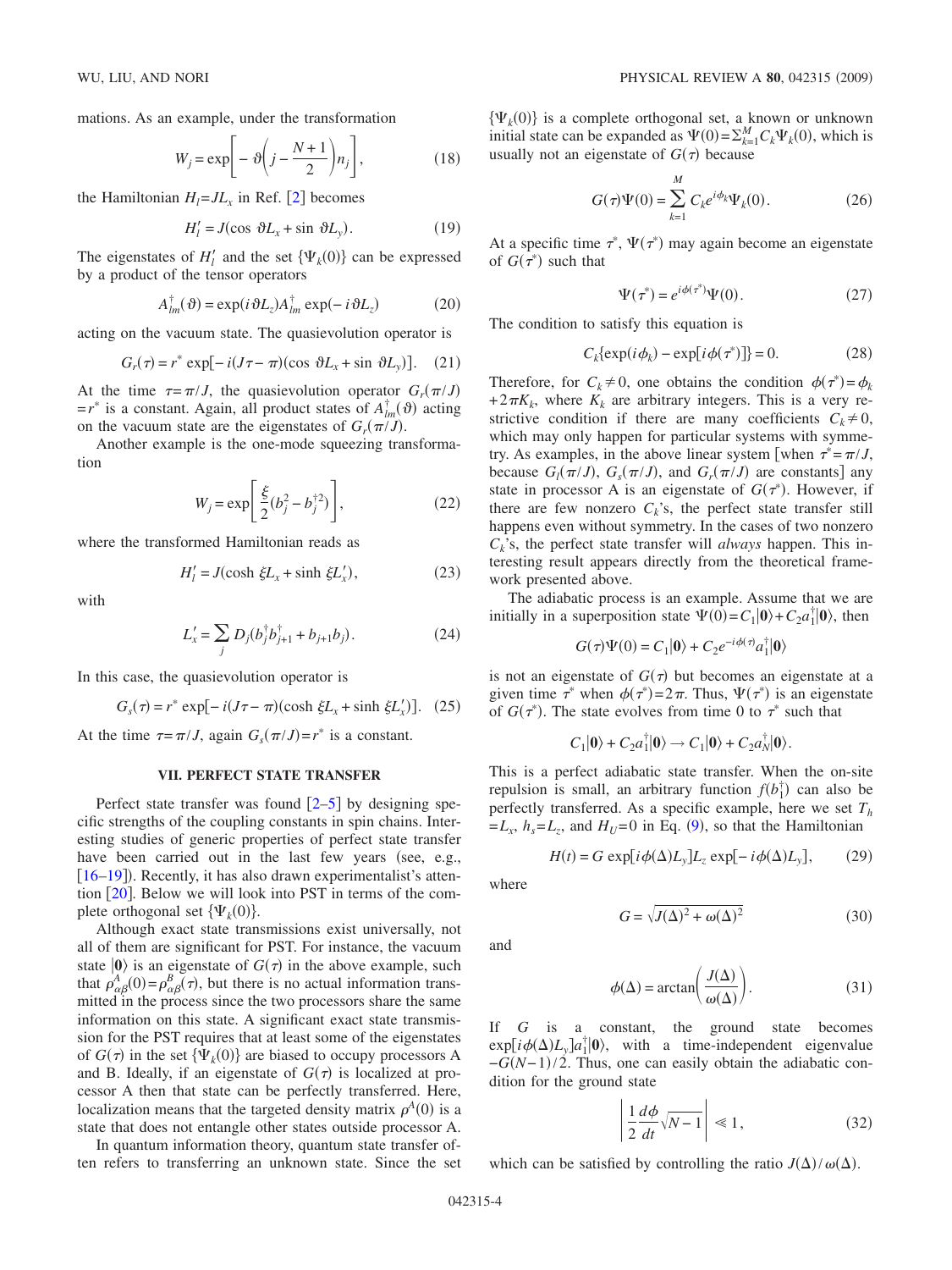## **VIII. PERFECT MIXED-STATE TRANSFER**

If the eigenstate  $\Psi(\tau^*)$  is not completely localized at processor A, a reduced density matrix at processor A with matrix elements,

$$
\rho_{\alpha\beta}^A = \langle \Psi(\tau^*)|\beta_A\rangle\langle\alpha_A|\Psi(\tau^*)\rangle,\tag{33}
$$

can be perfectly transferred from processor A to B. As an example, we will consider a *collective* dressing transforma-tion. Equation ([13](#page-2-1)) with  $\epsilon \neq 0$  can be regarded as an evolution operator via a dressing transformation  $W = \exp(i\theta L_y)$ , where  $\theta = \arctan(\epsilon / J)$ , for which we have

$$
H = JL_x + \epsilon L_z = \sqrt{J^2 + \epsilon^2} WL_x W^{\dagger}.
$$
 (34)

At the time

$$
\tau^* = \frac{\pi}{\sqrt{J^2 + \epsilon^2}},\tag{35}
$$

a dressed tensor is

$$
A_{lm}^{\dagger}(\theta) = WA_{lm}^{\dagger}W^{\dagger} = \sum_{m'} d_{mm'}^l(\theta)A_{lm'}^{\dagger}.
$$
 (36)

Products of tensors  $A_{lm}^{\dagger}(\vartheta)$  acting on the vacuum state, for example,  $A_{lm}^{\dagger}(\vartheta)|0\rangle$ , are eigenstates of  $G(\tau^*)$ . A state

$$
\Psi(0) = C_1 |0\rangle + C_2 A_{l-l}^{\dagger}(\theta) |0\rangle \tag{37}
$$

<span id="page-4-14"></span>cannot be prepared at processor A located at the first site. The reduced density matrix at site 1 now becomes

$$
\rho^{A} = \begin{bmatrix} |C_{1}|^{2} & C_{1}C_{2}^{*} \left(\cos\frac{\theta}{2}\right)^{N-1} \\ C_{2}C_{1}^{*} \left(\cos\frac{\theta}{2}\right)^{N-1} & |C_{2}|^{2} \left(\cos\frac{\theta}{2}\right)^{2N-2} \end{bmatrix}, \quad (38)
$$

where we have used

$$
d_{-l-l}^l(\theta) = \left(\cos\frac{\theta}{2}\right)^{N-1}.
$$

However, this mixed state can still be perfectly transferred from site 1 to site N during the time interval  $\tau^*$ . Density matrix ([38](#page-4-14)) becomes a pure state when *N* goes to infinity or  $\theta$  is small (i.e., when  $\epsilon$  is small, as in experiments [[21](#page-5-2)]). In that case, it becomes a perfect pure-state transfer. We emphasize here that although we transfer a mixed state, our transfer is still perfect. Our result is different from previous ones where the fidelity is less than  $100\%$  (see, e.g., Ref.  $[22]$  $[22]$  $[22]$  and references therein).

### **IX. CONCLUSION**

We have shown the general existence of a set of initial states such that exact state transmissions can take place. The result is universal in the sense that it holds for arbitrary interactions, through *any* media between the two processors and at *any* given evolution time. The existence of such a set is essentially based on the properties of a unitary operator. We have shown a unitary operator, called the quasievolution operator, whose complete orthogonal set of eigenstates can perform the exact state transmission. We illustrate the "broad applicability" of this set of eigenstates through analytical models. Generally the quasievolution operator can be numerically diagonalized especially for small systems. The ability to transfer unknown states is essential to quantum information processing. The set can be used as a basis to perform perfect state transfer in its degenerate subspaces. In addition, the present formalism leads us to propose an adiabatic perfect state transfer protocol, which is insensitive to the Hamiltonian driving the transfer.

# **ACKNOWLEDGMENTS**

F.N. was supported in part by the National Security Agency, Laboratory of Physical Sciences, Army Research Office, and National Science Foundation Grant No. EIA-0130383. L.A.W. was supported by the IKERBASQUE Foundation.

- <span id="page-4-0"></span>[1] S. Bose, Phys. Rev. Lett. **91**, 207901 (2003).
- <span id="page-4-1"></span>[2] M. Christandl, N. Datta, A. Ekert, and A. J. Landahl, Phys. Rev. Lett. 92, 187902 (2004).
- <span id="page-4-2"></span>[3] S. Bose, Contemp. Phys. **48**, 13 (2007).
- [4] G. M. Nikolopoulos, D. Petrosyan, and P. Lambropoulos, Europhys. Lett. 65, 297 (2004); J. Phys.: Condens. Matter 16, 4991 (2004).
- <span id="page-4-3"></span>5 D. Burgarth, V. Giovannetti, and S. Bose, J. Phys. A **38**, 6793  $(2005).$
- <span id="page-4-4"></span>[6] L.-A. Wu and D. A. Lidar, J. Math. Phys. 43, 4506 (2002).
- <span id="page-4-5"></span>7 K. Eckert, O. Romero-Isart, and A. Sanpera, New J. Phys. **9**, 155 (2007).
- <span id="page-4-6"></span>8 V. Srinivasa, J. Levy, and C. S. Hellberg, Phys. Rev. B **76**, 094411 (2007); V. Balachandran and J. Gong, Phys. Rev. A 77, 012303 (2008).
- <span id="page-4-7"></span>[9] D. Jaksch, C. Bruder, J. I. Cirac, C. W. Gardiner, and P. Zoller,

Phys. Rev. Lett. **81**, 3108 (1998).

- <span id="page-4-8"></span>[10] M. J. Hartmann, F. G. Brandao, and M. B. Plenio, Nat. Phys. 2, 849 (2006).
- [11] K. Y. Bliokh, Y. P. Bliokh, V. Freilikher, S. Savel'ev, and F. Nori, Rev. Mod. Phys. **80**, 1201 (2008).
- <span id="page-4-9"></span>[12] L. Zhou, Z. R. Gong, Y. X. Liu, C. P. Sun, and F. Nori, Phys. Rev. Lett. 101, 100501 (2008); L. Zhou, H. Dong, Y. X. Liu, C. P. Sun, and F. Nori, Phys. Rev. A 78, 063827 (2008).
- <span id="page-4-10"></span>[13] M. Sandberg, C. M. Wilson, F. Persson, T. Bauch, G. Johansson, V. Shumeiko, T. Duty, and P. Delsing, Appl. Phys. Lett. 92, 203501 (2008).
- <span id="page-4-11"></span>[14] L.-A. Wu, A. Miranowicz, X. B. Wang, Y. X. Liu, and F. Nori, Phys. Rev. A 80, 012332 (2009).
- <span id="page-4-12"></span>[15] L.-A. Wu and D. A. Lidar, Phys. Rev. Lett. **91**, 097904 (2003).
- <span id="page-4-13"></span>[16] M.-H. Yung and S. Bose, Phys. Rev. A 71, 032310 (2005); M.-H. Yung, *ibid.* **74**, 030303 (R) (2006).